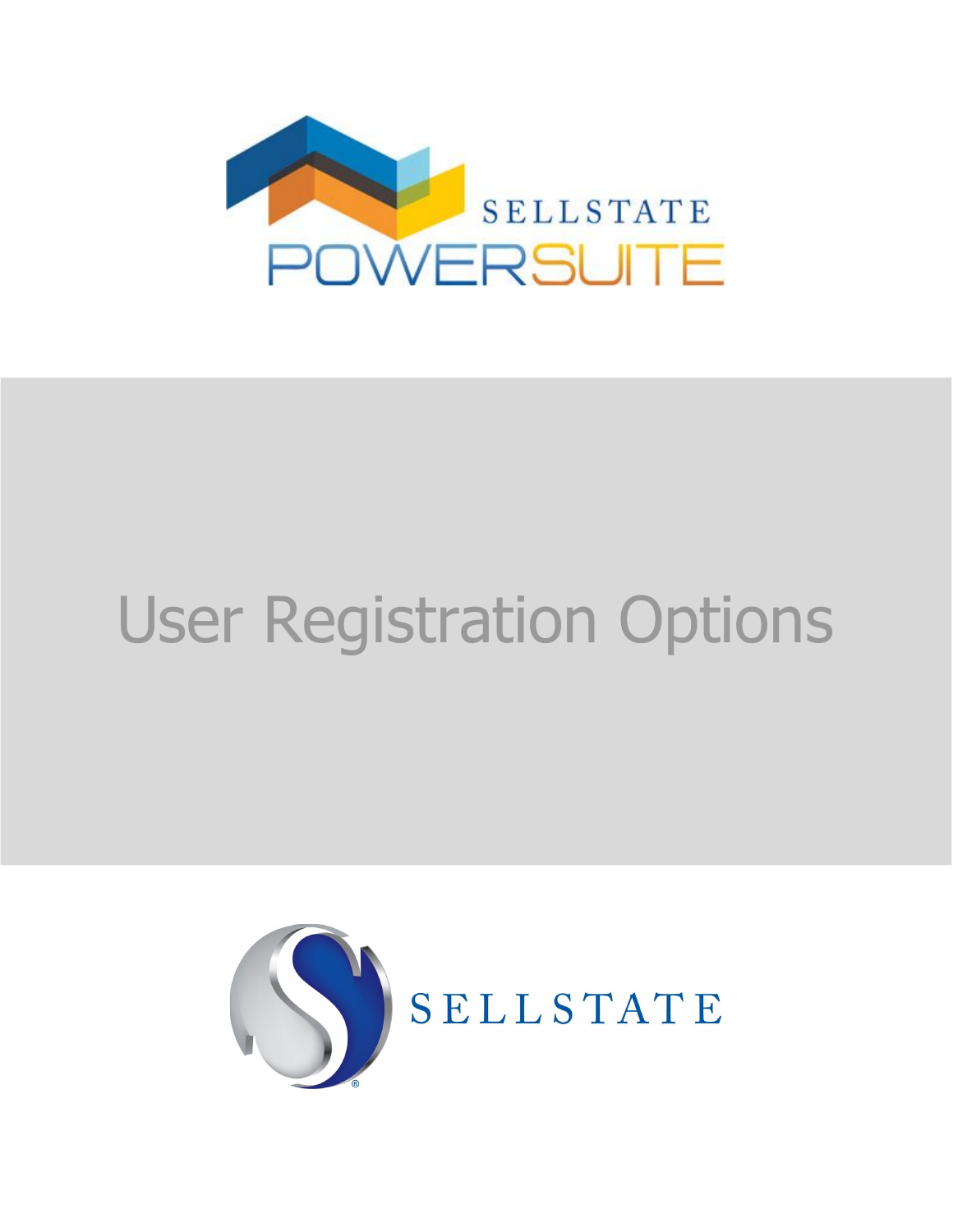The User Registration Options allows you to have a "Guestbook Login" on your IDX search pages and can provide benefits to both you and your clients.

\_\_\_\_\_\_\_\_\_\_\_\_\_\_\_\_\_\_\_\_\_\_\_\_\_\_\_\_\_\_\_\_\_\_\_\_\_\_\_\_\_\_\_\_\_\_\_\_\_\_\_\_\_\_\_\_\_\_\_\_\_\_\_\_\_\_\_\_\_\_\_\_\_\_\_\_\_\_\_\_\_\_\_\_\_\_\_\_\_\_\_\_\_\_\_\_\_\_\_\_\_\_\_\_\_\_\_\_\_\_\_\_\_\_\_\_\_\_\_\_\_\_\_\_\_\_\_\_\_\_\_\_\_\_\_\_\_\_\_\_\_\_

- You capture the client's information so that you can follow up with them and help them with their next transaction.
- Your clients get the My Homes Tracker functions to save favorite listings and searches.

As default, the registration is turned off, but you can decide to turn it on and have the added ability to modify the parameters.

## **Where is it found?**

\_

The User Registration Options are found in Website App. of Power Suite.





\_



\_\_\_\_\_\_\_\_\_\_\_\_\_\_\_\_\_\_\_\_\_\_\_\_\_\_\_\_\_\_\_\_\_\_\_\_\_\_\_\_\_\_\_\_\_\_\_\_\_\_\_\_\_\_\_\_\_\_\_\_\_\_\_\_\_\_\_\_\_\_\_\_\_\_\_\_\_\_\_\_\_\_\_\_\_\_\_\_\_\_\_\_\_\_\_\_\_\_\_\_\_\_\_\_\_\_\_\_\_\_\_\_\_\_\_\_\_\_\_\_\_\_\_\_\_\_\_\_\_\_\_\_\_\_\_\_\_\_\_\_\_\_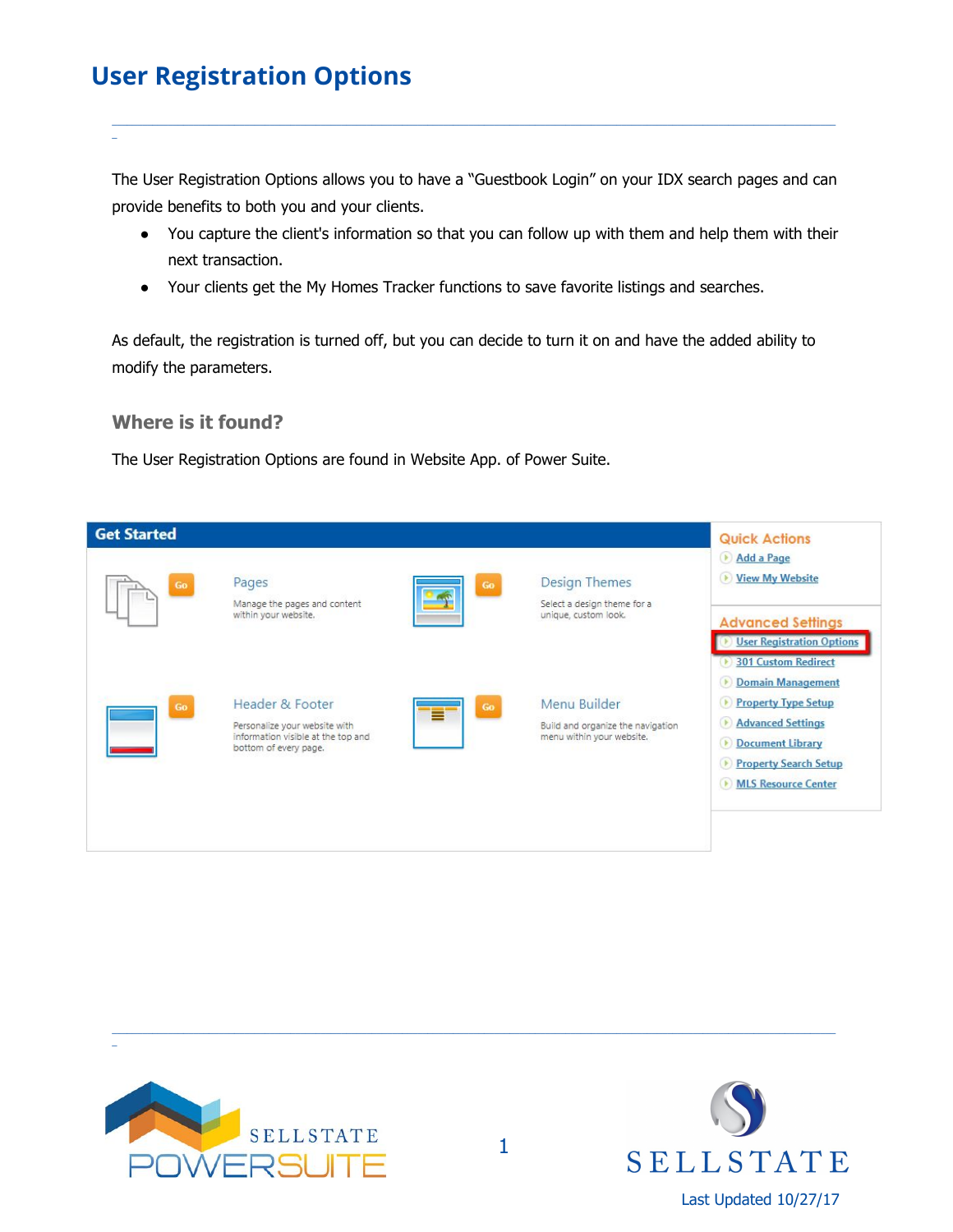Would you like to secure your website and prevent Spam Leads by adding Captcha to your website?

O Yes

O No

#### Which registration option would you like to use for property searches and views?

- $\odot$ Allow Visitors To Search And View Properties Without Registering
- $\circledcirc$ Allow Visitors To Search Properties Without Registering But Require Registration For Visitors To View Non-Exclusive Listings
- Allow Visitors To Search Properties Without Registering But Require Registration For Visitors To View Listings
- ◉ Allow Visitors To View Listings But Require Registration For Visitors To Search Properties
- $\circledcirc$ Require Registration For Visitors To Search Or View Properties

#### Which registration form would you like to use?

- My Home Tracker Account Creation
- Basic Lead Capture

#### If you selected an option above that requires visitors to register to search or view properties, which additional options would you like?

- Allow Visitors to Search Properties 2 Times Before Requiring Registration
- Allow Visitors to View Listings 2 Times Before Requiring Registration
- Allow Visitors to Click 2 Times While Viewing a Listing Before Requiring Registration

#### If you selected an option above that requires visitors to register to search or view properties, how would you like to process the registrations?

- ۰ Allow Users To Search Or View Properties Immediately After Registering
- ◉ Verify Visitor's Email Addresses Before Allowing Them To Search Or View Properties. (Email Verification Is Performed By Sending Visitors An Email That Requires They Click A Link To Activate Their Account.)



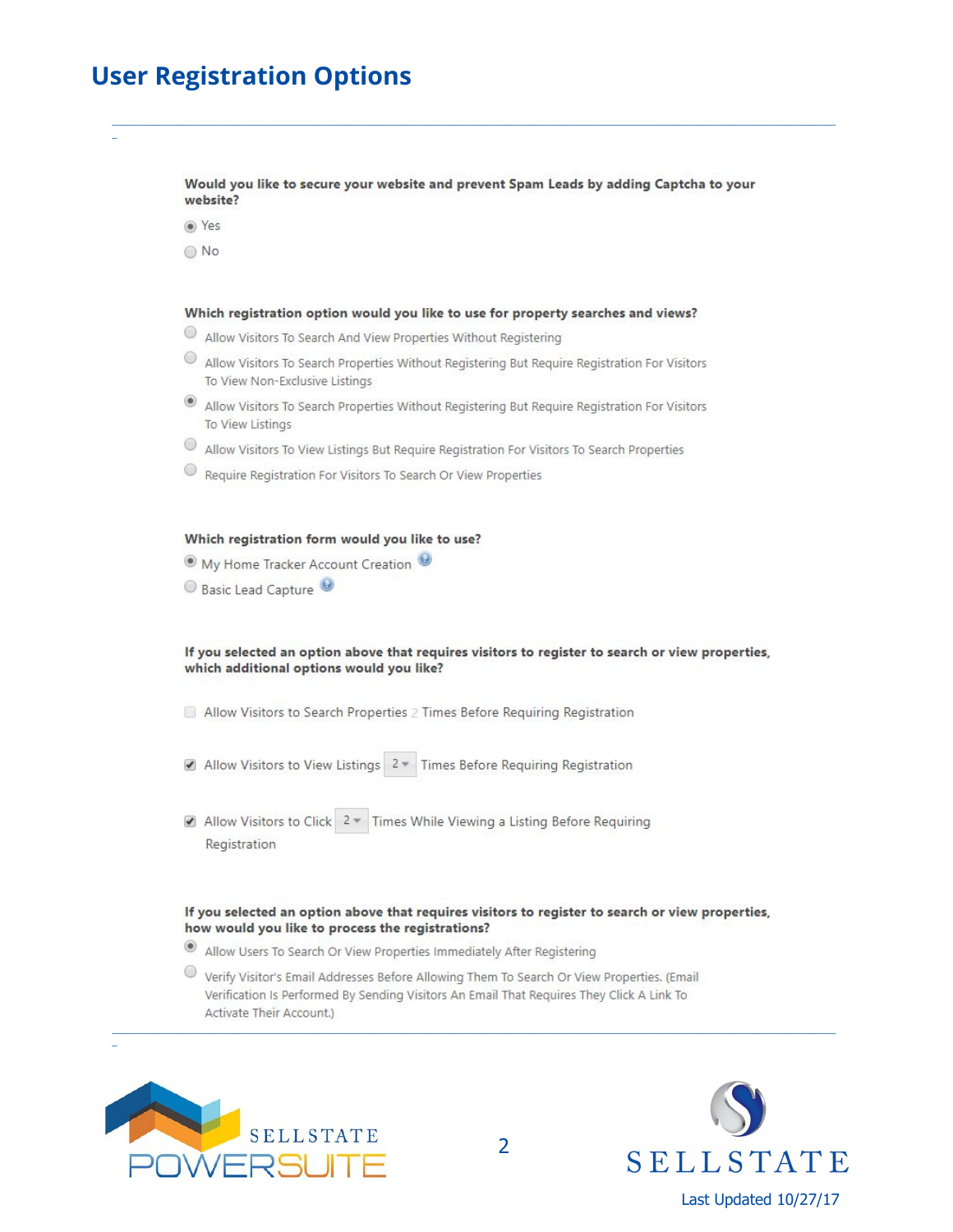\_

**Searches and Views Option 1**: "Allow Visitors To Search And View Properties Without Registering".

\_\_\_\_\_\_\_\_\_\_\_\_\_\_\_\_\_\_\_\_\_\_\_\_\_\_\_\_\_\_\_\_\_\_\_\_\_\_\_\_\_\_\_\_\_\_\_\_\_\_\_\_\_\_\_\_\_\_\_\_\_\_\_\_\_\_\_\_\_\_\_\_\_\_\_\_\_\_\_\_\_\_\_\_\_\_\_\_\_\_\_\_\_\_\_\_\_\_\_\_\_\_\_\_\_\_\_\_\_\_\_\_\_\_\_\_\_\_\_\_\_\_\_\_\_\_\_\_\_\_\_\_\_\_\_\_\_\_\_\_\_\_

- This is the default parameter.
- Allows the searcher to browse and view listings without registering.

**Searches and Views Option 2**: "Allow Visitors To Search Properties Without Registering But Require Registration For Visitors To View Non-Exclusive Listings".

• This allows a buyer to search and view properties that are within your's office, but will require them to sign in to view listings that are not within your's office.

**Searches and Views Option 3**: "Allow Visitors To Search Properties Without Registering But Require Registration For Visitors To View Listings".

• This will allow prospective buyers to search for a property but be required to create an account or sign in to their existing account before viewing the listing details.

**Searches and Views Option 4**: "Require Registration For Visitors To Search Or View Properties".

● This will require ALL searchers to login or create an account.



\_



\_\_\_\_\_\_\_\_\_\_\_\_\_\_\_\_\_\_\_\_\_\_\_\_\_\_\_\_\_\_\_\_\_\_\_\_\_\_\_\_\_\_\_\_\_\_\_\_\_\_\_\_\_\_\_\_\_\_\_\_\_\_\_\_\_\_\_\_\_\_\_\_\_\_\_\_\_\_\_\_\_\_\_\_\_\_\_\_\_\_\_\_\_\_\_\_\_\_\_\_\_\_\_\_\_\_\_\_\_\_\_\_\_\_\_\_\_\_\_\_\_\_\_\_\_\_\_\_\_\_\_\_\_\_\_\_\_\_\_\_\_\_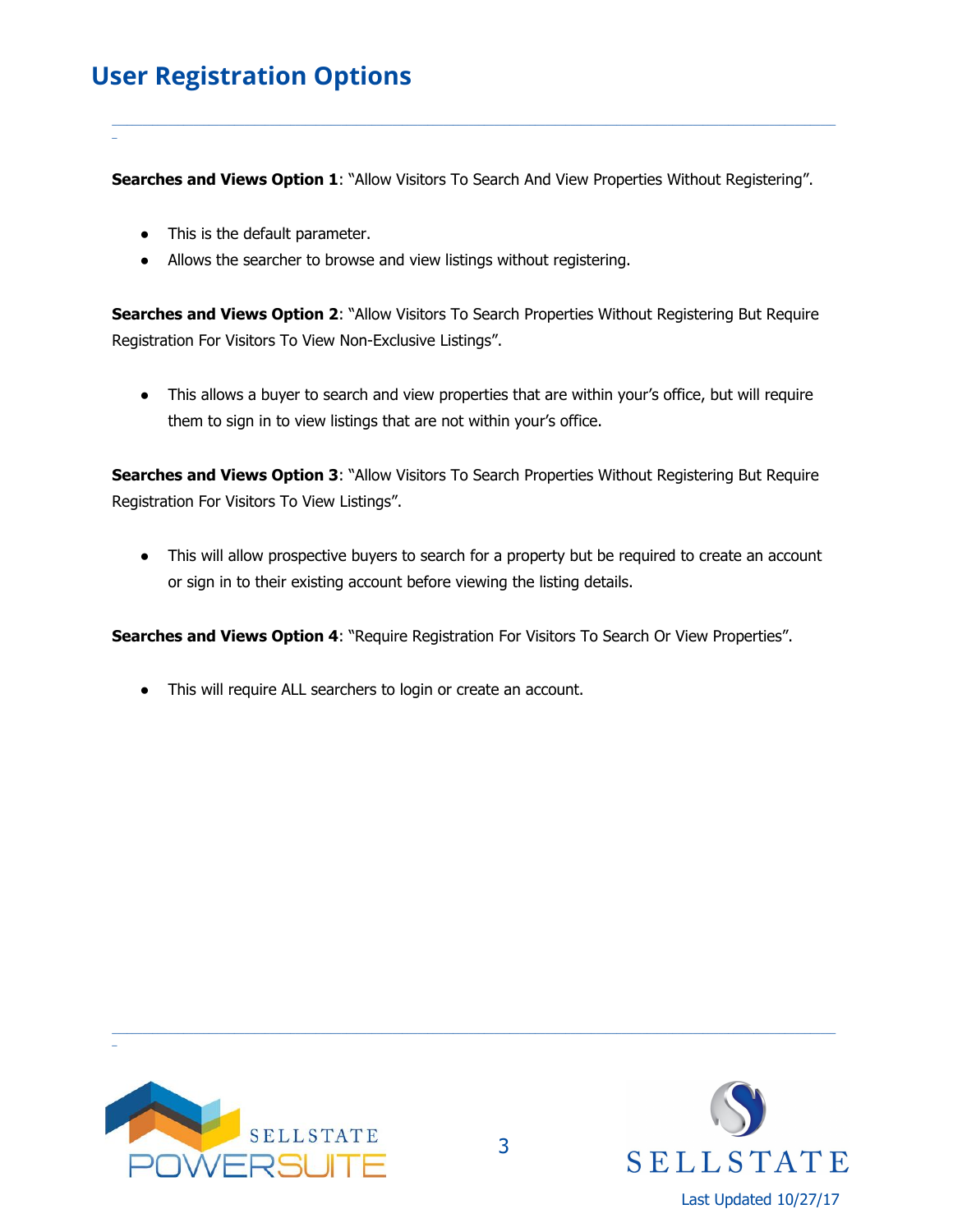**Example screen shots:** 

| <b>SEARCH HOMES</b>               |             |                             |          |
|-----------------------------------|-------------|-----------------------------|----------|
| Tallahassee, FL                   |             |                             |          |
| Property Type                     |             | Price                       |          |
| Any                               |             | Any<br>v                    |          |
|                                   |             | Choose an exact range       |          |
| Beds                              |             | <b>Baths</b>                |          |
| $\mathbf{v}$<br>Any               |             | Any                         |          |
| Square Feet                       | Lot Acreage | Year Built<br>Garages       |          |
| Any                               | Any         | Any                         | Any<br>▼ |
| Subdivision                       |             | MLS#                        |          |
| EX: Park Place                    |             |                             |          |
| Match all of these keywords       |             | Match any of these keywords |          |
| EX: Pool, Deck, Patio             |             | EX: Pool, Deck, Patio       |          |
| Q Search<br><b>⊝</b> Less Options |             |                             |          |

Basic search followed by the login screen after selecting a property:



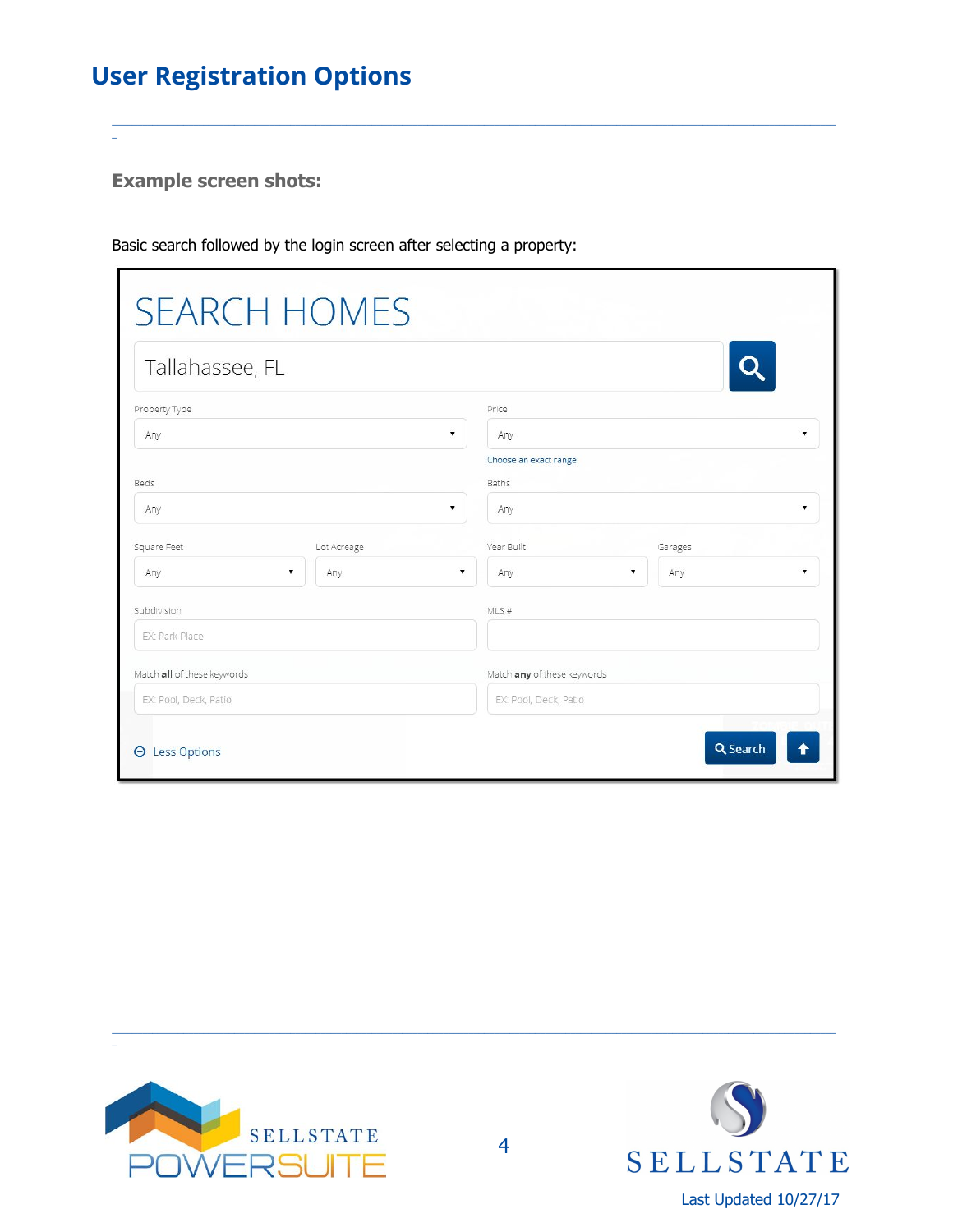

### Choose the which options that you want implemented on your website:

## Which registration option would you like to use for property searches and views?

- Allow Visitors To Search And View Properties Without Registering
- Allow Visitors To Search Properties Without Registering But Require Registration For Visitors To View Non-Exclusive Listings
- @ Allow Visitors To Search Properties Without Registering But Require Registration For Visitors To View Listings
- Allow Visitors To View Listings But Require Registration For Visitors To Search Properties
- Require Registration For Visitors To Search Or View Properties